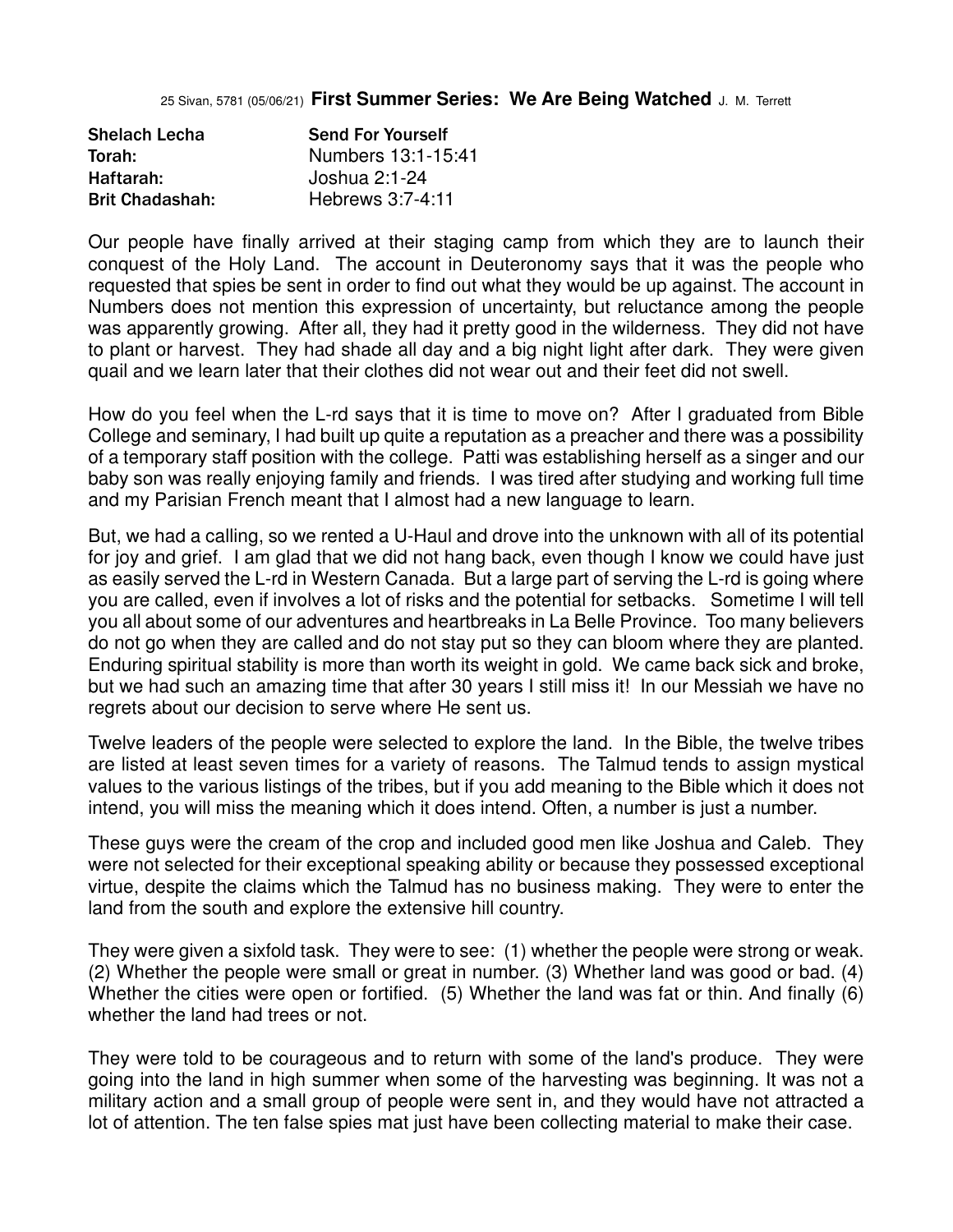They were gone for 40 days and saw all the regions of the whole country. But when they began to give their report, there was trouble. They said it was indeed a land which flowed with milk and honey, so wading across streams would have been a sticky business! The ten spies began a long: "Yes, but", speech which began by describing the people as mighty and ferocious and the cities as all fortified. They said the task was impossible and the people began to murmur against Moses and Aaron. Which side did the seventy elders take? Did the Levites have to protectively surround Moses again? Whose side are you on today?

Just a note. When the ten spies say that it was a land which devours its inhabitants, it meant that it was made up of various invading groups which were never quite able to fully displace all the original inhabitants and could only chase them up into the hills. There were also giants, before whom the spies felt like grasshoppers. Do you have any of these in your life?

Joshua and Caleb tried to encourage the people, because with G-d, they would be able to do this, but the people refused to listen. Instead, they shouted and cried all one night, with ten of the leaders egging them on as they built up a head of steam to disobey. They were being hypnotized by the obstacles instead of concentrating on the power and provision of G-d. How about you? Our G-d is bigger than Covid and we should not listen to those conspiracy theorists who say that governments around the world are using the crisis to take away our rights and set up a global dictatorship which they will turn over to the false prophet and the Beast. Making a mountain out of a mole hill, prevents you from seeing the real mountains.

People, and even believers, can be talked into anything and talked out of anything, if they listen to the wrong people who delight in putting together false, exaggerated scenarios. Learning to listen to reliable people is a good spiritual discipline, as is learning how to identify them. Question. Are you a reliable person or do you often think the sky is falling? I do not call it fake news, just Fox news - I sometimes wonder if that also includes the media network by the same name. The Kingdom will come when all things are ready and not before.

The people lamented the fact that they had not just died in Egypt or in the wilderness. They had convinced themselves that YHVH had brought them to Canaan so they could be slaughtered and have their women and children be taken captive. They even talked about stoning Moses and appointing another leader to take them back to Egypt, where it was safe and there was lots of food. Retreating into your comfort zone is not a good strategy.

Moses and Aaron (and perhaps the seventy leaders) prostrate themselves before the people to try and get them back under control before it is too late. Don't ever let panic and fear, cause you to lose control and make you stop trusting the L-RD. Trials and great tribulation may come as the Good Shepherd leads you through any number of shadowy valleys of death, but He will never leave you nor forsake you. The straight and narrow may be a bumpy road, but those who walk it are heaven bound and have really got nothing to worry about.

Joshua and Caleb try to dissuade the people and get them out of their panicked frame of mind. They said that because they were called by the G-d who had lead them through the wilderness, they would succeed in conquering the land. This only made the people angrier and they spoke of stoning the two spies. They could not defeat their arguments, so they wanted to kill them to shut them up. Too often, when people disagree with you and do not want to hear your arguments, they practice character assassination instead. I know of one house group in Edmonton which spends most of their time talking about how wrong I am about nearly anything. They won't talk to me because they say that I won't listen to them.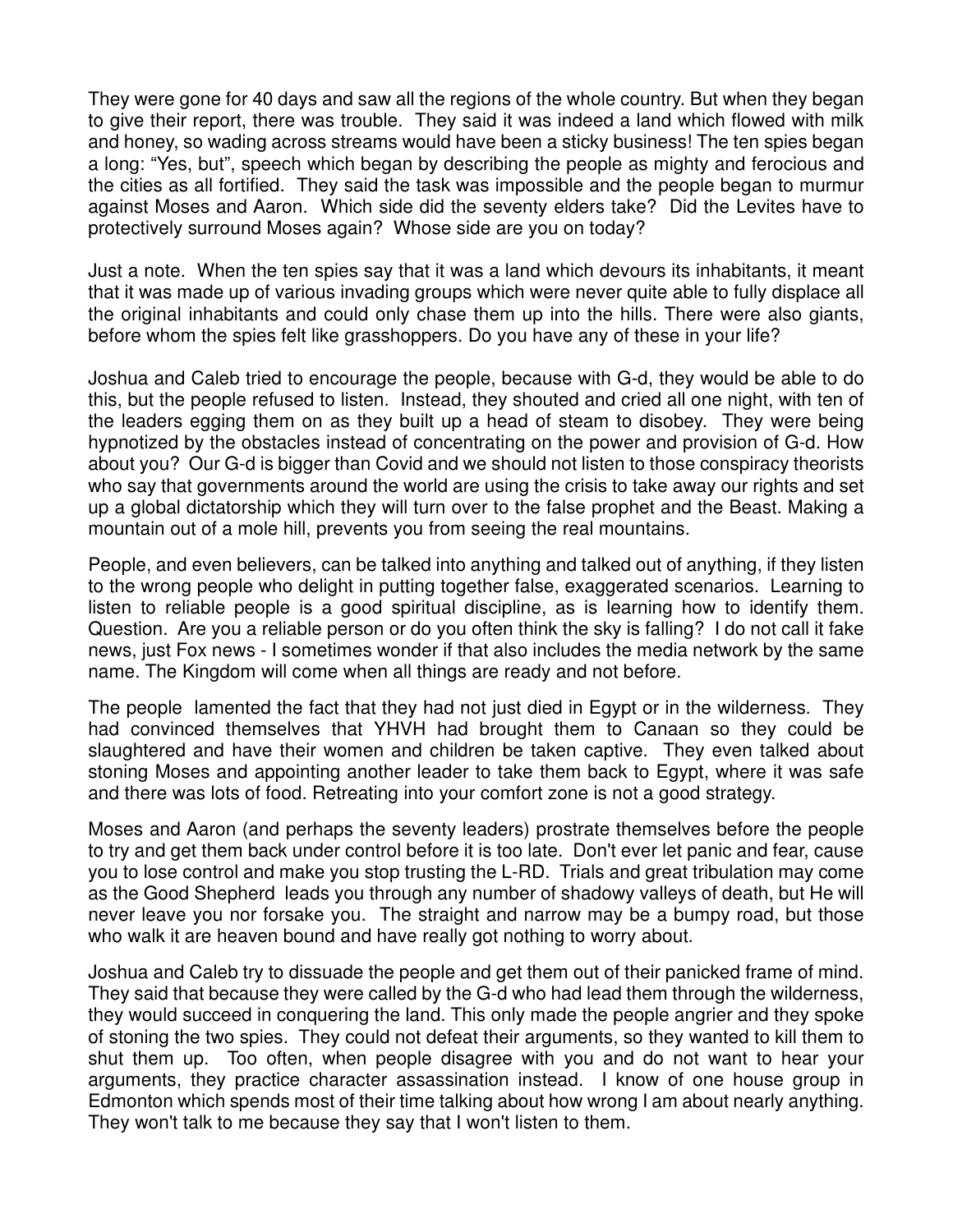What they mean is that I will not agree with them, so they try and sound noble by claiming that I will not listen to them. I do listen, but I evaluate what I listen to, to see how much merit it has and especially if what is being said is backed up with the Scriptures or runs counter to them. Too many believers believe such strange, weird things which are not at all scriptural.

During the week, I got the strangest phone call. A native person called and said that he wanted to teach me about Judah. He was a Salish native and said that many similarities existed between Salish words and the Hebrew of the Bible. He tried to say that Judah meant red and that members of his tribe were the true tribe of Judah. He was not open to be challenged and said that I did not accept his teaching because I was not a red member of the true tribe of Judah. Since the conversation was going nowhere, I terminated it without any inclination to examine the nonsense he was teaching any further. Beware of foolish nonsense.

This is not the first time I have encountered the supposed Hebraic origins of Native peoples, but it was the first time that someone claimed that they were the true "red" Jews and I was not really a Jew. He interpreted my lack of interest as some kind of inability to understand, but however you look at it, wrapping up a lie in noble sounding language, does not make it any less of a lie. Sounding friendly and sincere us not always an indication of being truthful.

The rebellious agenda of the people was becoming unstoppable and then the glory of the L-rd appeared before the tabernacle and Moses was called inside. The startled people do not try and hinder Moses because they had more than a healthy respect for the lethal nature of the Presence. Going in uninvited was a death sentence. Moses was still the chosen leader.

YHVH states that He is willing to exterminate the people and rebuild a nation from Moses and probably also out of the people who were siding with him. Again, we are not told where the seventy elders stood, or if the tribe of Levi still stood with Moses or had joined the ranks of the rebels. Do not be carried away high sounding departures from biblical truth.

Moses makes a twofold intercession on behalf of the people and is successful in turning away the deadly wrath of G-d. He first says that if the camp is incinerated, the Canaanites would say that YHVH was not powerful enough to bring this fractious people into Canaan (Moses' Jewishness is showing!). The camp was likely under constant observation because it was obviously another potential invasion threat to the people of Canaan. The camp was not set up in secret and the people's intention to take possession must have been well known.

Moses goes on the recite the thirteen attributes of YHVH, beginning with His being slow to anger and rich in goodness. He reminds the L-RD of the greatness of His power which He has already shown in the wilderness. He also says that YHVH forgives iniquity and rebellion but also punishes sin in all the living generations of those who have succumbed to it.

His intercession spared the people from imminent death and they are forgiven, but this generation has forfeited its right to enter the land. His sentence is severe, but fair. They will turn back into the wilderness and die in it as they wanted to do and only their children will be allowed to enter the Holy Land. Since the spies spent forty days exploring the land, this generation who listened to the negative report of the ten spies, will spend forty years wandering around in the wilderness they had just traveled through. The ten spies are struck dead by a plague which came form the L-RD and only Joshua and Caleb will live to enter the land with the next generation. Repentance was granted, but they still had to reap what they had sown. We need to be careful about what we are sowing in our lives, because even though we may be forgiven, we may also reap what we have sown. What are you sowing?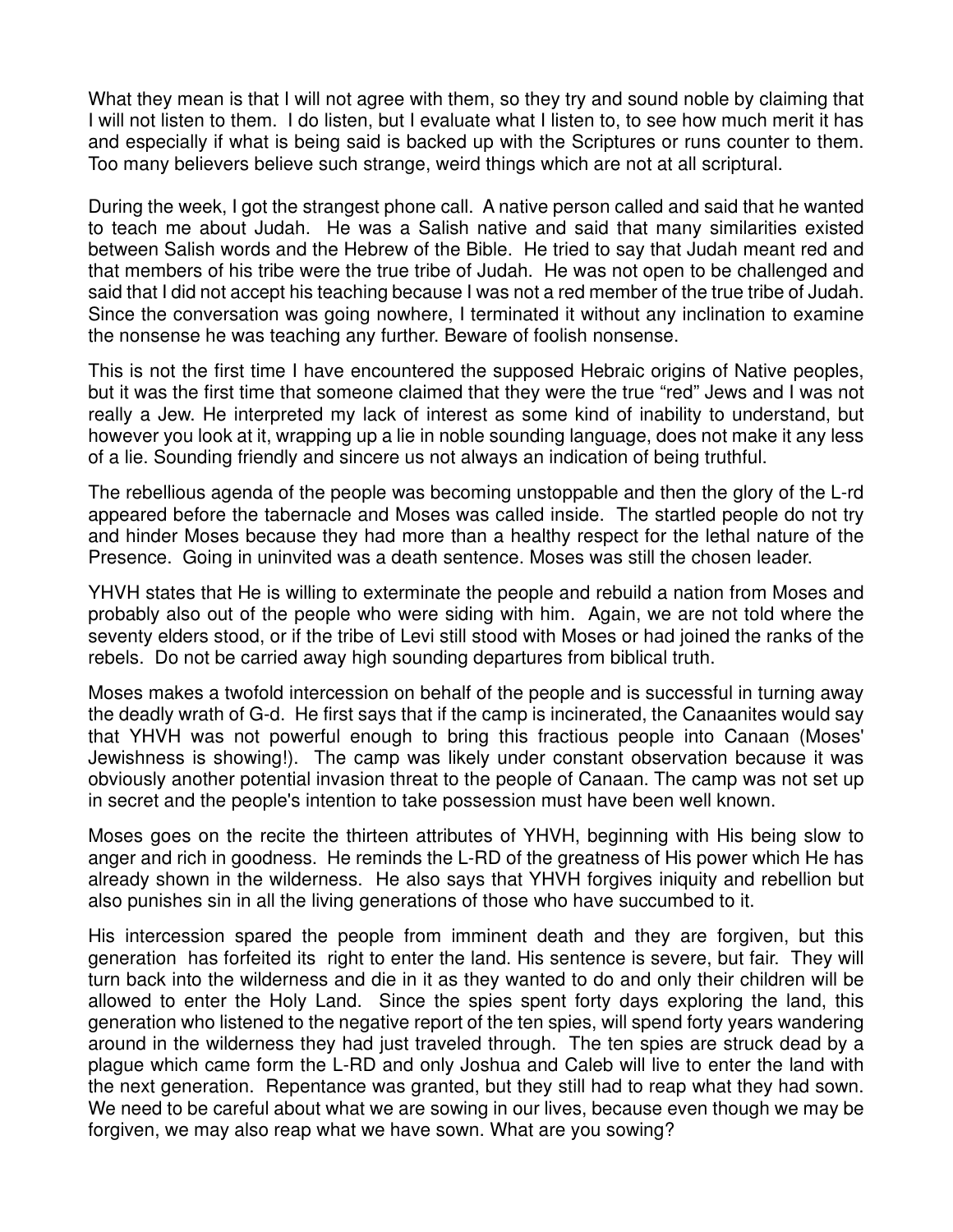When the life sentence verdict is given to the people and when they see the ten spies struck dead by G-d, they suddenly have a change of heart and are now willing to enter the land. It is not a true repentance but only an attempt to avoid the severe judgment which they have just received and deserved. Now that they are told that they will not be allowed to enter the land, their repentance coated, disobedience, pushes them into a noble sounding form of further disobedience. They were still going to do what they were told not to do. How about you?

They were not happy with the prospect of entering the land and now they are less happy with the prospect of spending the rest of their lives wandering in the wilderness. They form up into their legions and present themselves before Moses in an attempt to get his blessing.

They are told the ark would not be leading them and they know better than trying to force it to lead the way. Sinfulness is born of stubbornness, but the righteous stubbornness of G-d stands even more firm. Against the advice of Moses and likely without the help of the two remaining spies, the people charge into the land and they are cut to pieces. We are not told how many of them were killed in this failed attempt, but it becomes clear to the survivors that without the presence of G-d preceding them, they do not stand a chance of entering the land.

They are driven back to the camp, but there is no Canaanite assault on the camp. They may have defeated the people, but they were not willing to take on the fiery Presence which hovered above the tabernacle. The Presence of G-d can never suffer defeat even when His people experience defeat at the hands of their enemies. If I knew that the Presence of G-d was not going to accompany me as I walked through any of the highways and byways of this life, I would stay put in the only safe place this life has to offer – on His Presence. And that means staying where I am told to stay, experiencing the protection and provision of the Presence. YHVH rewards faithful obedience and not courageous disobedience.

Learning to stay put is the safest lesson we can learn. When G-d says "no", He means it, not because there is anything which He cannot do – there are just some things which He is unwilling to do. Repentance needs to be a full submission to both the will of G-d and to the Word of Gd. It should never be an attempt to get G-d to do what He has already said that He would not do. We need to put up good fight, until YHVH wins us over to His side.

In chapter 15, we see that instructions for life in the land continue as if the failed entrance had never happened. G-d's purposes advanced unimpeded by opposition and human failure. Once they are in the land and have grain to offer as a regular sacrifice, instructions are given as to how these offerings were to proceed. They also include instructions about wine and oil offerings, which would have come from future grain and fruit harvests.

During their long sojourn wandering around in the wilderness, the lost generation would still have been required to keep the Sabbath and follow the festival cycle, with the possible exceptions of the three pilgrimage festivals, which were harvest based. Without settling in the land and without making harvests, they would have nothing to offer.

However, neither Passover, nor the Festival of Unleavened Bread are harvest based celebrations. As well, neither Rosh HaShanah, nor Yom Kippur are harvest festivals and could be celebrated in the wilderness where no harvests were taken in. It may have been that the wandering generation would have keep the three pilgrimage festivals empty handed, but in full anticipation of future harvests which their children would one day bring in. Our lives need to be lead in full and constant anticipation of the irresistible coming Kingdom.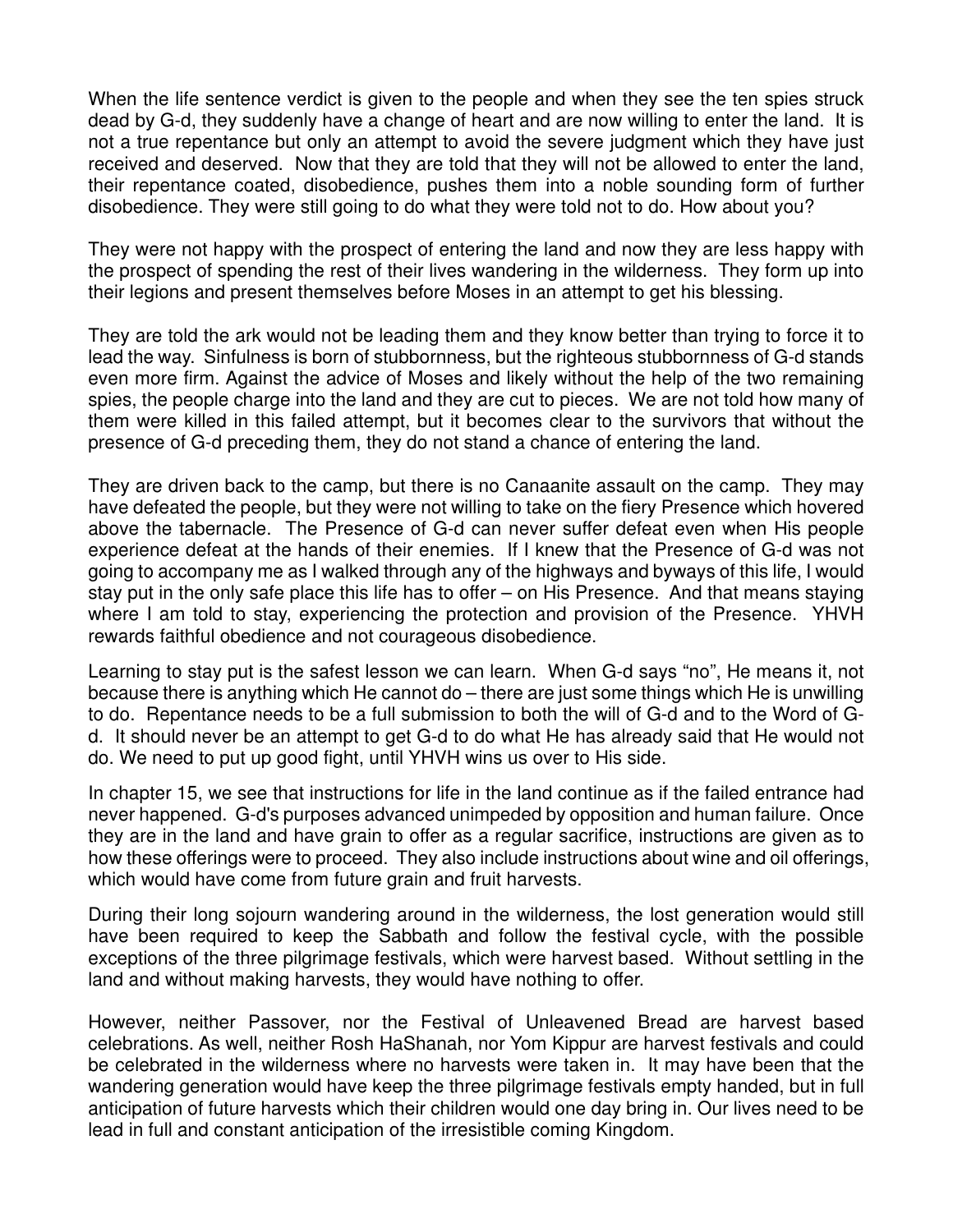We learn later that the older, rejected generation, did not circumcise any of the boys who were born during the wandering years. After the next generation crossed the Jordan, this massive task would be performed by those men who were 20 and under when the wandering began. After the wandering, they would be seniors and would perform the ritual under the supervision of Joshua. We are not told if the Levites also abstained from circumcising any children who were born to them during the wandering years. However, to this day, the hill where this mass circumcision was performed is called the hill of foreskins in Arabic.

During the wandering years, the people's basic needs would still be met. They still got manna every morning, six days a week. They also were provided with quail and always had access to an adequate water supply. They had shade during the day and a night light after dark. Also their feet did not swell and their clothes did not wear out. They would live as shepherds and likely be able to trade for what they could not yet grow. Later, while they are still at the failed staging point, there are a few more rebellions which Moses dealt with before they turned back into the wilderness. The day they packed up to head back into the wilderness is one of the saddest days in our people's long history. Self defeat is always one of the saddest defeats.

More instructions stipulate that strangers dwelling in their midst who wanted to offer sacrifices, had to follow the same ordinances as the indigenous. This was so that scattered little pockets of paganism did not spring up among the people. There is no indication that these scattered pockets of strangers abandoned the camp when the people turned back into the wilderness. Wandering as an exile in the L-RD is always better than going back to the folly and darkness of the world. Dwelling in or near His Presence is the only place to live.

Instructions are also given for future offerings of the first fruit of their dough which was going to be baked. A portion of the dough always had to be given to the priests and Levites, who would then bake it and eat it. During time when the people lived off the manna, did they leaven it? Since they could not keep any manna overnight it is likely that any leavening which was added, was added early enough in the day so it would have time to rise. So if it was added, it had to be added first thing in the morning when the manna was harvested.

Once they are in the land and sin involuntarily, by not keeping all of the commandments and stipulations (sin by omission), future rituals are mentioned so that both the people and the strangers who camped with them could be forgiven. They would also be empowered to rise above their mistakes and grow into full obedience. Are you also learning to rise above your mistakes? What kind of obedience are you growing into? Is your life full of omissions?

Atonement is still to be offered to any Jew or any stranger who commits an involuntary infraction, but if either a Jew or a stranger rise up to defy the commandments of YHVH, they are to be cut off from the camp. We are not told if being cut off meant being just expelled or killed, but given the vile danger of any form of rebellion, I would think that they would be killed.

Right after this series of stipulations, a man is found violating the Sabbath by collecting fire wood on this special day. He is judged and executed by stoning. We are not told exactly when this occurred, but even during the wandering years the people had to keep the Sabbath and violation of this commandment was punishable by death. Sabbath observance is one of the central forms of obedience and even in the New Testament there is no indication that the the L-rd's Day was changed from the seventh day of the week, to the first day of the week. Saturday is and always has been the only Day of the L-rd which the Scriptures recognize.